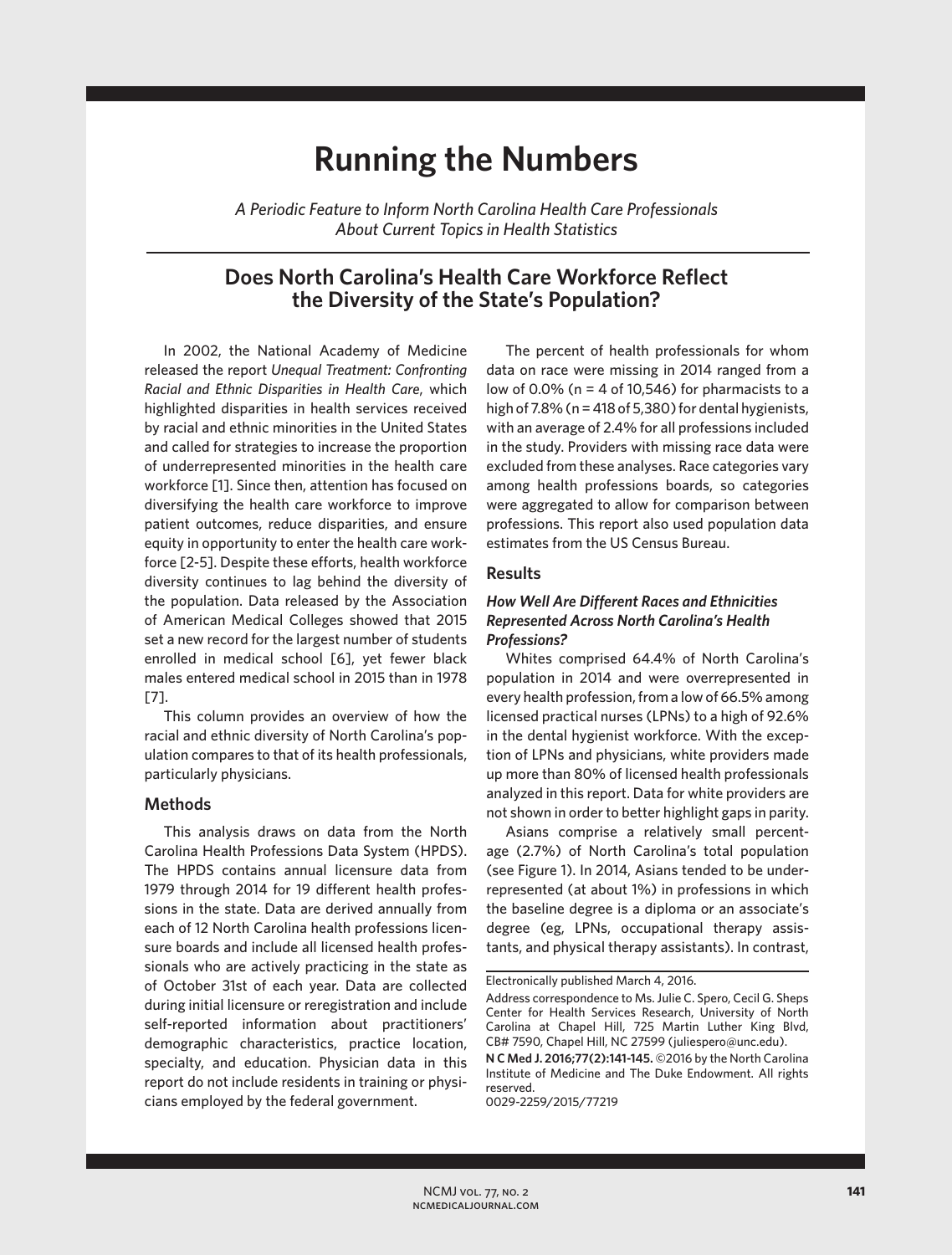

Asians are overrepresented in professions requiring a doctoral degree. Asians make up 9.7% of physicians, 6.5% of dentists, 7.4% of pharmacists, 6.2% of physical therapists, and 5.4% of optometrists. The exception to this trend occurs among psychologists, of whom just 0.5% identify as Asian.

American Indians and Alaskan Natives (collectively termed "American Indians" for the remainder of this article) also comprise a small percentage (1.6%) of North Carolina's total population. In 2014, American Indians were underrepresented in all the professions tracked in the HPDS except for respiratory therapists (2.0%), certified nurse midwives (2.0%), and LPNs (1.6%). American Indians made up 1.2% of the nurse practitioner (NP) workforce but comprised less than 1% of all other health professions.

North Carolina's Hispanic population has increased rapidly over the past quarter century, from 1.2% of the population in 1990 [8] to 9.0% of the population in 2014 [9]. However, the growth of Hispanic health professionals has not kept pace.

Part of the reason for this lack of parity is the relatively young age of Hispanics in North Carolina. The median age of North Carolina's total population is 38.3 years, while the median age of North Carolina's Hispanic population is 24.5 years [9]. Thus, half of North Carolina's Hispanic population is too young to have fulfilled the educational and training requirements for many health professions. Nevertheless, Hispanics are still underrepresented in the health workforce given the demographics of North Carolina. Hispanic health professionals are most well represented among physicians (2.9%), physician assistants (2.7%), and dentists (1.8%).

Unlike the Hispanic population, which has grown rapidly, the proportion of North Carolinians identifying as black has remained stable (at about 22%) over the past 25 years [8, 9]. Although slightly overrepresented in the LPN workforce (27%), blacks are dramatically underrepresented in all other professions, ranging from 12.5% in the respiratory therapist workforce to 2.5% in the optometrist workforce. North Carolina's data reflect national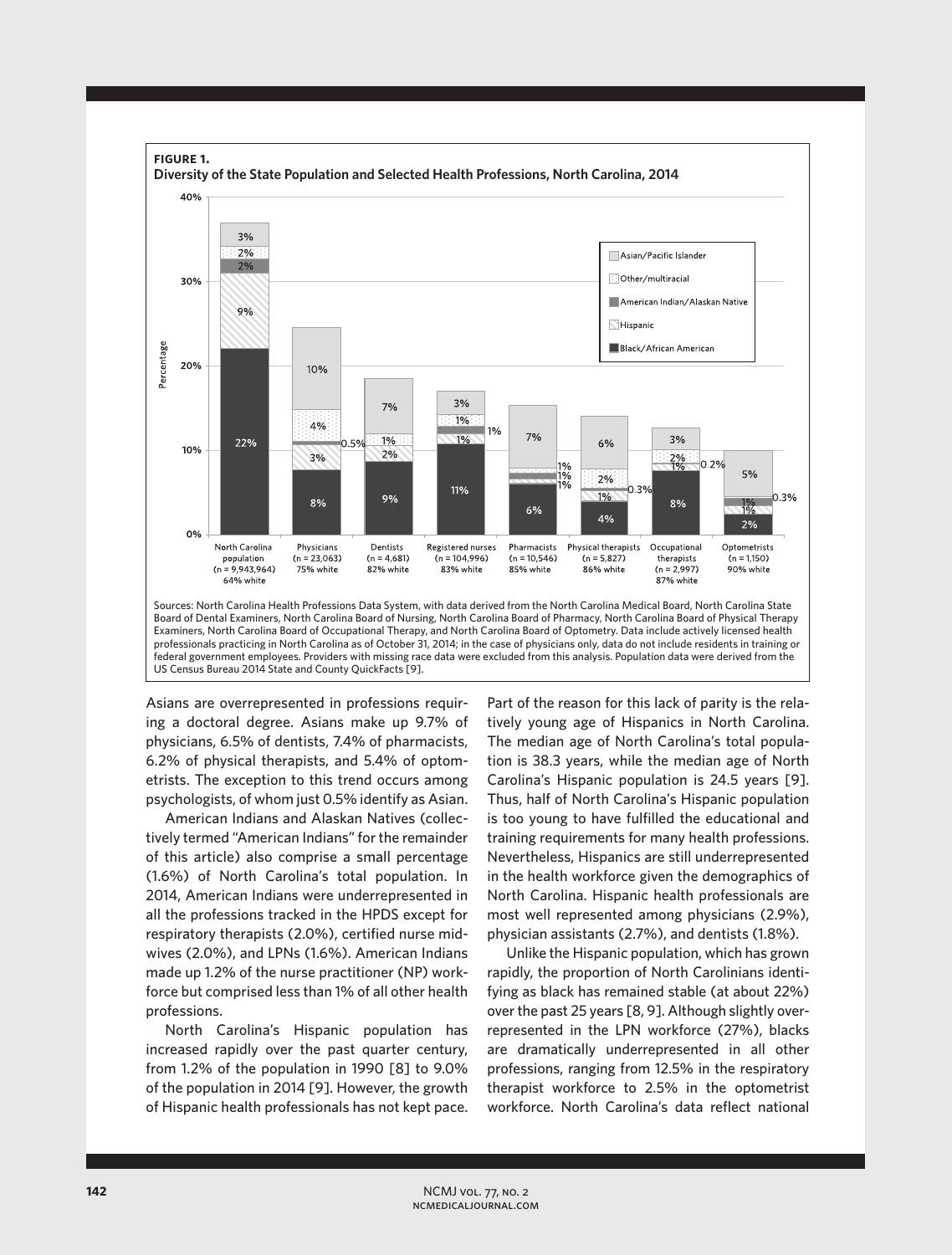trends showing that black providers are underrepresented across a variety of health fields [5].

Despite the low numbers of North Carolina providers who identify as American Indian, black, or Hispanic, longitudinal data indicate that the state's health workforce has diversified over time (see Figure 2). In some professions (eg, registered nurses and dental hygienists), diversification occurred steadily over the study period, while other professions have seen rapid increases in diversity during particular periods. For example, the uptick in NP diversity between 2009 and 2014 was due to a rapid gain in providers identifying as black, with an increase of 130% over this 5-year period (from 216 to 497). Although the NP workforce still falls short of parity with the demographics of North Carolina's population, the diversification trends are encouraging.

## *Slower Growth Among Black Male Physicians*

In North Carolina, physicians are one of the more diverse health professions. Much of this diversity is

driven by international medical graduates—physicians who practice in North Carolina but who attended medical school outside of the United States. Figure 3 presents a series of charts that examine the growth in the diversity of this workforce over time for male and female physicians; this figure also shows age and sex pyramids by race for 2014. Because white physicians comprise such a large proportion of the physician workforce compared to black, Asian, and Hispanic physicians, it was not possible to use the same scale for all race/ ethnicity groups, so readers are advised to attend to the overall trends illustrated in the graphic.

Longitudinal data demonstrate that physician growth patterns in North Carolina have varied by both race and sex. For white physicians, who comprise nearly three-quarters of the state's physician workforce, the growth rate has remained fairly steady. White males make up 51.3% (n = 11,831) of the total physician workforce, and the gender gap between white male and white female physicians remains large (71.4% male). The Asian and



of Optometry, North Carolina Board of Pharmacy, and North Carolina Respiratory Care Board. Data include actively licensed health professionals practicing in North Carolina as of October 31st of each year; in the case of physicians only, data do not include residents in training or federal government employees. Providers with missing race data were excluded from this analysis.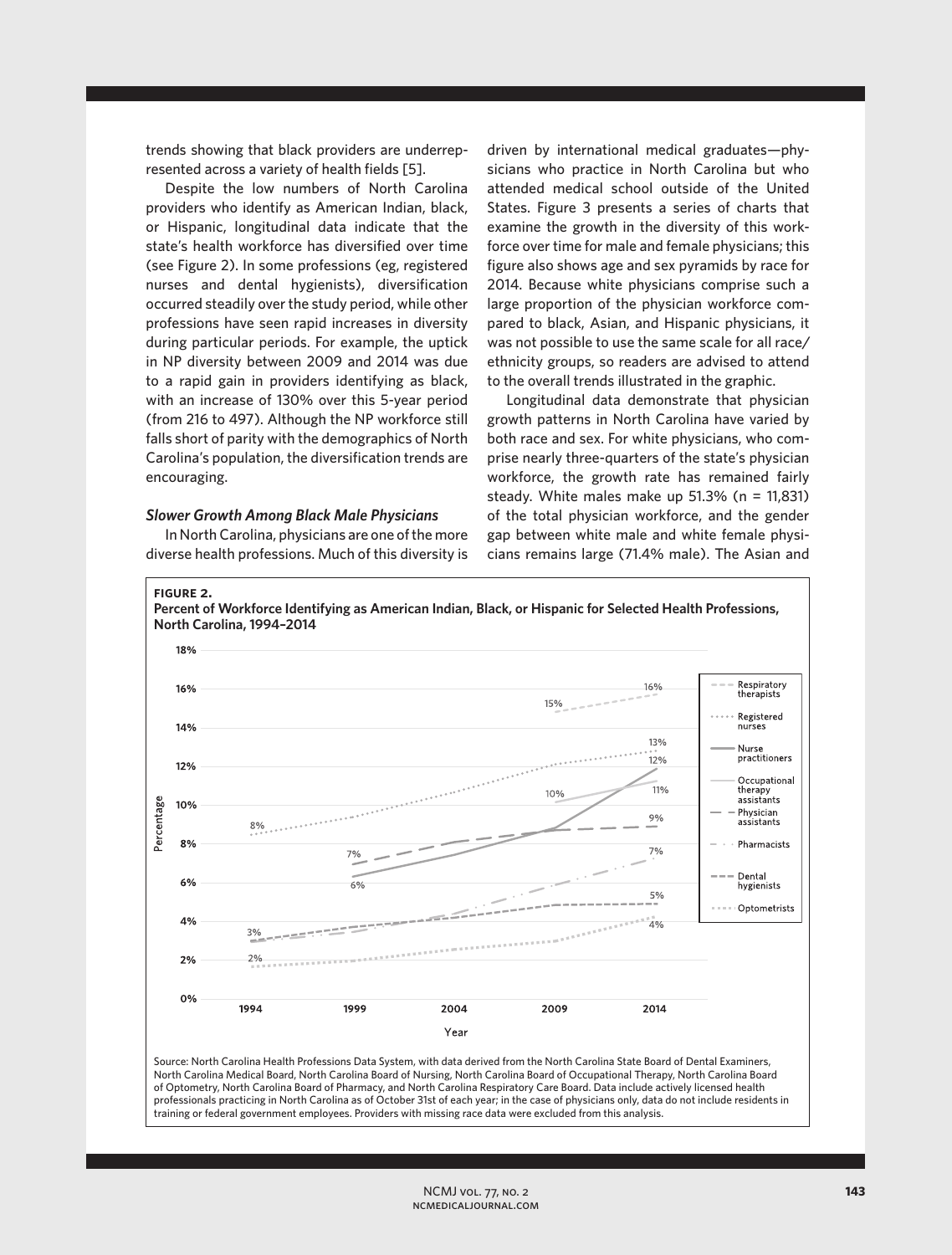

Hispanic physician workforces show somewhat greater gender equality; 62% (n = 1,304) of North Carolina's Asian physicians are male, as are 61% (n = 399) of North Carolina's Hispanic physicians. Across all 4 race/ethnicity groups, female physicians are younger, on average, than are male physicians.

In 2014, North Carolina's black physicians were evenly split by sex, at 50.1% (n = 853) male. Historically, there were more black males in the North Carolina physician workforce than black females. However, while the number of black female physicians in North Carolina experienced

the same uptick as did the numbers of male and female Asian and Hispanic physicians, growth of black male physicians was slower. These data suggest that North Carolina's experience aligns with national trends, which show a decline in the number of black males enrolling in medical school [7].

Roughly 24% ( $n = 202$ ) of black male physicians practicing in North Carolina in 2014 reported graduating from a North Carolina medical school: 11.0% (n = 94) attended the University of North Carolina, 5.7% (n = 49) attended East Carolina University, 3.8% (n = 32) attended Wake Forest University, and 3.2% (n = 27) attended Duke